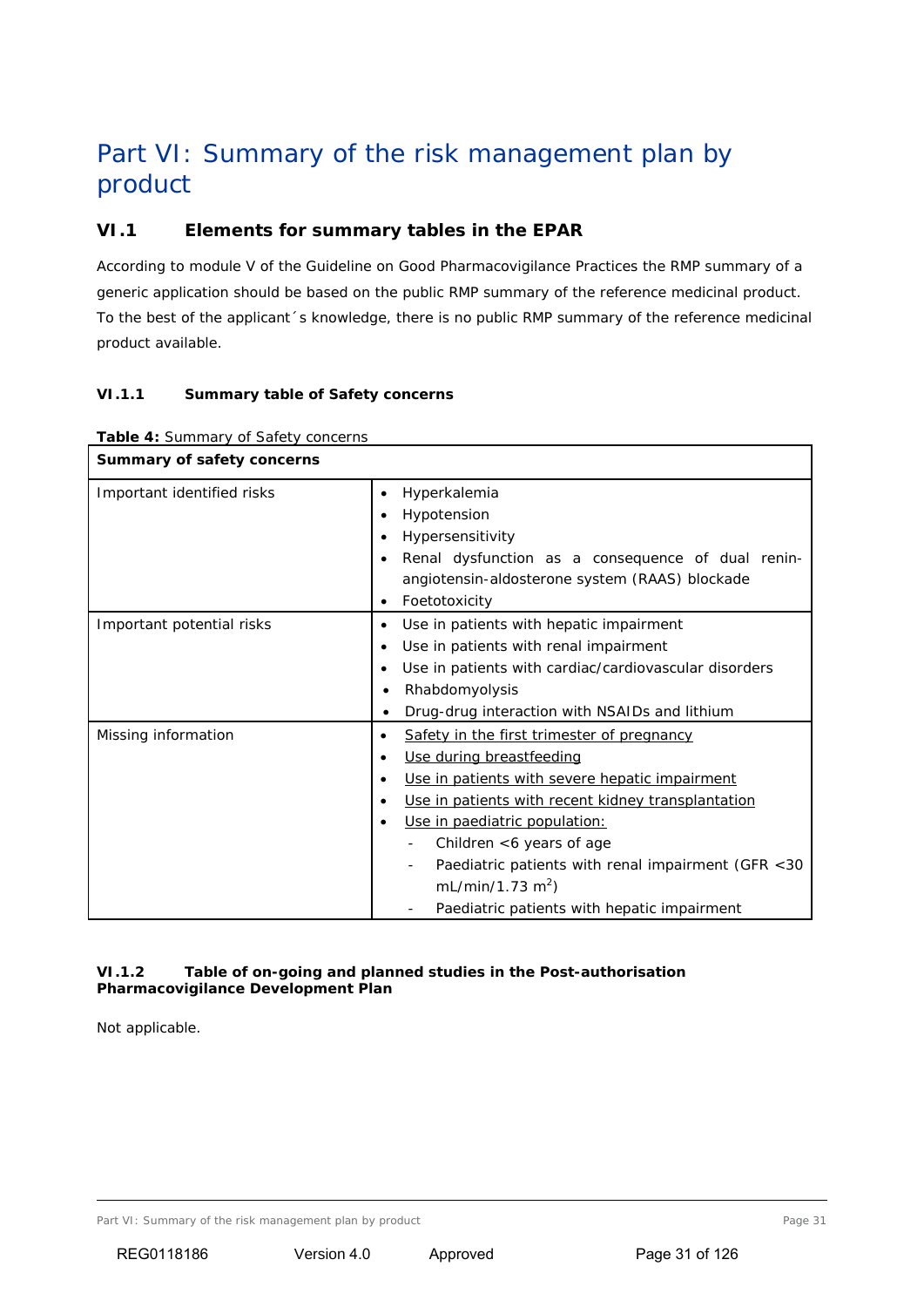## *VI.1.3 Summary of Post authorisation efficacy development plan*

Not applicable.

#### *VI.1.4 Summary table of risk minimisation measures*

*Table 5: Summary table of risk minimization measures*

| Safety concern                                                                               | Routine risk minimisation measures                                                                                                                                                                                                                                                                            | <b>Additional risk</b><br>minimisation<br>measures |
|----------------------------------------------------------------------------------------------|---------------------------------------------------------------------------------------------------------------------------------------------------------------------------------------------------------------------------------------------------------------------------------------------------------------|----------------------------------------------------|
| <b>Important identified risks</b>                                                            |                                                                                                                                                                                                                                                                                                               |                                                    |
| Hyperkalemia                                                                                 | Warnings and precautions for use in the section 4.4 "Special<br>warnings and precautions for use".<br>Listed in the Section 4.8 "Undesirable effects".<br>Prescription only medicine.                                                                                                                         | Not applicable.                                    |
| Hypotension                                                                                  | Warnings in sections 4.4 "Special warnings and precautions                                                                                                                                                                                                                                                    | Not applicable.                                    |
|                                                                                              | for use", 4.5 "Interaction with other medicinal products and                                                                                                                                                                                                                                                  |                                                    |
|                                                                                              | other forms of interaction", and 4.9 "Overdose".                                                                                                                                                                                                                                                              |                                                    |
|                                                                                              | Listed in the Section 4.8 "Undesirable effects".                                                                                                                                                                                                                                                              |                                                    |
|                                                                                              |                                                                                                                                                                                                                                                                                                               |                                                    |
|                                                                                              | Prescription only medicine.                                                                                                                                                                                                                                                                                   |                                                    |
| Hypersensitivity                                                                             | Hypersensitivity to the active substance or excipients<br>contraindication in section 4.3 "Contraindications".<br>Warning for patients with a history of angioedema in the<br>section 4.4 "Special warnings and precautions for use".<br>Listed in the Section 4.8 "Undesirable effects".                     | Not applicable.                                    |
|                                                                                              | Prescription only medicine.                                                                                                                                                                                                                                                                                   |                                                    |
| Renal dysfunction<br>as a consequence<br>of<br>dual<br>renin-<br>angiotensin-<br>aldosterone | Contraindication for concomitant use of losartan with<br>aliskiren-containing products is in patients with diabetes<br>mellitus or renal impairment is given in the section 4.3<br>"Contraindication".                                                                                                        | Not applicable.                                    |
| system<br>(RAAS)<br>blockade                                                                 | Warnings in sections 4.4 "Special warnings and precautions<br>for use", and 4.5 "Interaction with other medicinal products<br>and other forms of interaction" that the concomitant use of<br>ACE-inhibitors, angiotensin II receptor blockers or aliskiren<br>increases the risk of decreased renal function. |                                                    |
|                                                                                              | Observations from clinical trials are given in the section 5.1<br>"Pharmacodynamic properties".                                                                                                                                                                                                               |                                                    |
|                                                                                              | Prescription only medicine.                                                                                                                                                                                                                                                                                   |                                                    |
| Foetotoxicity                                                                                | Contraindication in 2nd and 3rd trimester of pregnancy is<br>given in the section 4.3 "Contraindications".                                                                                                                                                                                                    | Not applicable.                                    |
|                                                                                              | Warnings are given in the sections 4.4 "Special warnings and<br>precautions for use", and 4.6 "Fertility, pregnancy and<br>lactation".                                                                                                                                                                        |                                                    |
|                                                                                              | Prescription only medicine.                                                                                                                                                                                                                                                                                   |                                                    |
| <b>Important potential risks</b>                                                             |                                                                                                                                                                                                                                                                                                               |                                                    |
| Use<br>patients<br>in<br>with<br>hepatic                                                     | Instructions for use in patients with hepatic impairment is<br>given in the section 4.2 "Posology and method of                                                                                                                                                                                               | Not applicable.                                    |

Part VI: Summary of the risk management plan by product example and the risk management plan by product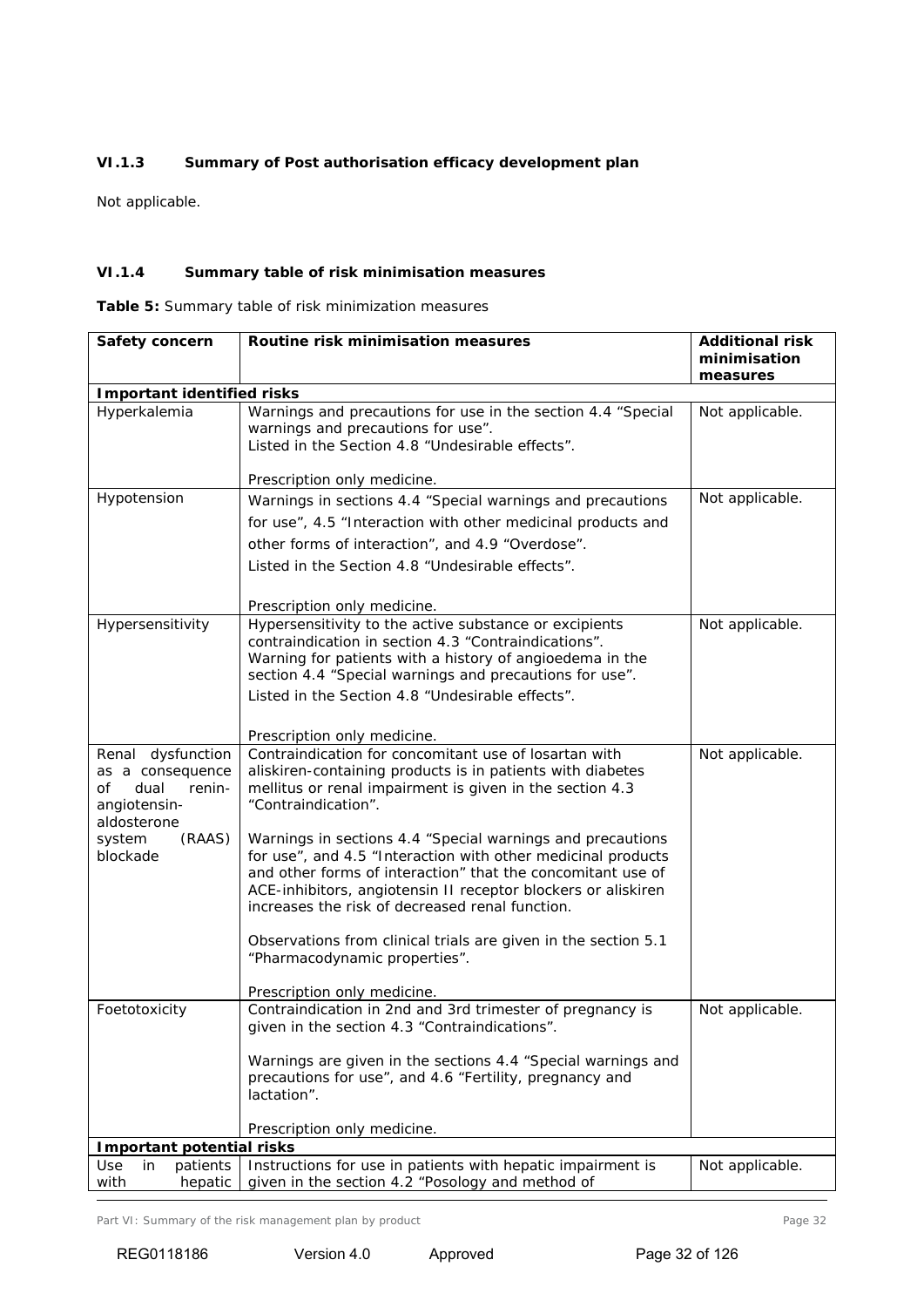| Safety concern                                                          | Routine risk minimisation measures                                                                                                                                                | <b>Additional risk</b><br>minimisation<br>measures |
|-------------------------------------------------------------------------|-----------------------------------------------------------------------------------------------------------------------------------------------------------------------------------|----------------------------------------------------|
| impairment                                                              | administration".                                                                                                                                                                  |                                                    |
|                                                                         | Contraindication for use in Severe hepatic impairment is<br>given in the section 4.3 "Contraindications".                                                                         |                                                    |
|                                                                         | Warning in the sections 4.4 "Special warnings and<br>precautions for use".                                                                                                        |                                                    |
|                                                                         | Pharmacokinetic properties of losartan in patients with mild<br>to moderate alcohol-induced hepatic cirrhosis is given in<br>section 5.2 "Pharmacokinetic properties".            |                                                    |
|                                                                         | Prescription only medicine.                                                                                                                                                       |                                                    |
| Use<br>patients<br>in<br>with<br>renal<br>impairment                    | Warnings in the sections 4.4 "Special warnings and<br>precautions for use", and 4.5 "Interaction with other<br>medicinal products and other forms of interaction".                | Not applicable.                                    |
|                                                                         | Listed in the section 4.8 "Undesirable effects"                                                                                                                                   |                                                    |
|                                                                         | Pharmacokinetic properties of losartan are listed in the<br>section 5.2 "Pharmacokinetic properties".                                                                             |                                                    |
|                                                                         | Prescription only medicine.                                                                                                                                                       |                                                    |
| patients<br>Use<br>in<br>with<br>cardiac/cardiovasc                     | Precautions for use are given in the section 4.4 "Special<br>warnings and precautions for use".                                                                                   | Not applicable.                                    |
| ular disorders                                                          | Prescription only medicine.                                                                                                                                                       |                                                    |
| Rhabdomyolysis                                                          | Listed in the section 4.8 "Undesirable effects"                                                                                                                                   | Not applicable.                                    |
|                                                                         | Prescription only medicine.                                                                                                                                                       |                                                    |
| Drug-drug<br>interaction<br>with<br><b>NSAIDs</b><br>and<br>lithium     | Warnings for potential interactions are given in the section<br>4.5 "Interaction with other medicinal products and other<br>forms of interaction".<br>Prescription only medicine. | Not applicable.                                    |
| <b>Missing information</b>                                              |                                                                                                                                                                                   |                                                    |
| Safety in the first<br>οf<br>trimester<br>pregnancy                     | Warnings are given in the sections 4.4 "Special warnings and<br>precautions for use", and 4.6 "Fertility, pregnancy and<br>lactation".<br>Prescription only medicine.             | Not applicable.                                    |
| <b>Use</b><br>during<br>breastfeeding                                   | Warning that losartan is not recommended during<br>breastfeeding is given in the section 4.6 "Fertility, pregnancy<br>and lactation"                                              | Not applicable.                                    |
|                                                                         | Prescription only medicine.                                                                                                                                                       |                                                    |
| patients<br><b>Use</b><br>in<br>with<br>severe<br>hepatic<br>impairment | Instructions for use in patients with hepatic impairment is<br>given in the section 4.2 "Posology and method of<br>administration".                                               | Not applicable.                                    |
|                                                                         | Contraindication for use in Severe hepatic impairment is<br>given in the section 4.3 "Contraindications".                                                                         |                                                    |
|                                                                         | Warning in the sections 4.4 "Special warnings and<br>precautions for use".                                                                                                        |                                                    |
|                                                                         | Prescription only medicine.                                                                                                                                                       |                                                    |
| patients<br>in<br>Use<br>with recent kidney<br>transplantation          | Warning in the sections 4.4 "Special warnings and<br>precautions for use".                                                                                                        | Not applicable.                                    |
|                                                                         | Prescription only medicine.                                                                                                                                                       |                                                    |

Part VI: Summary of the risk management plan by product example and the risk management plan by product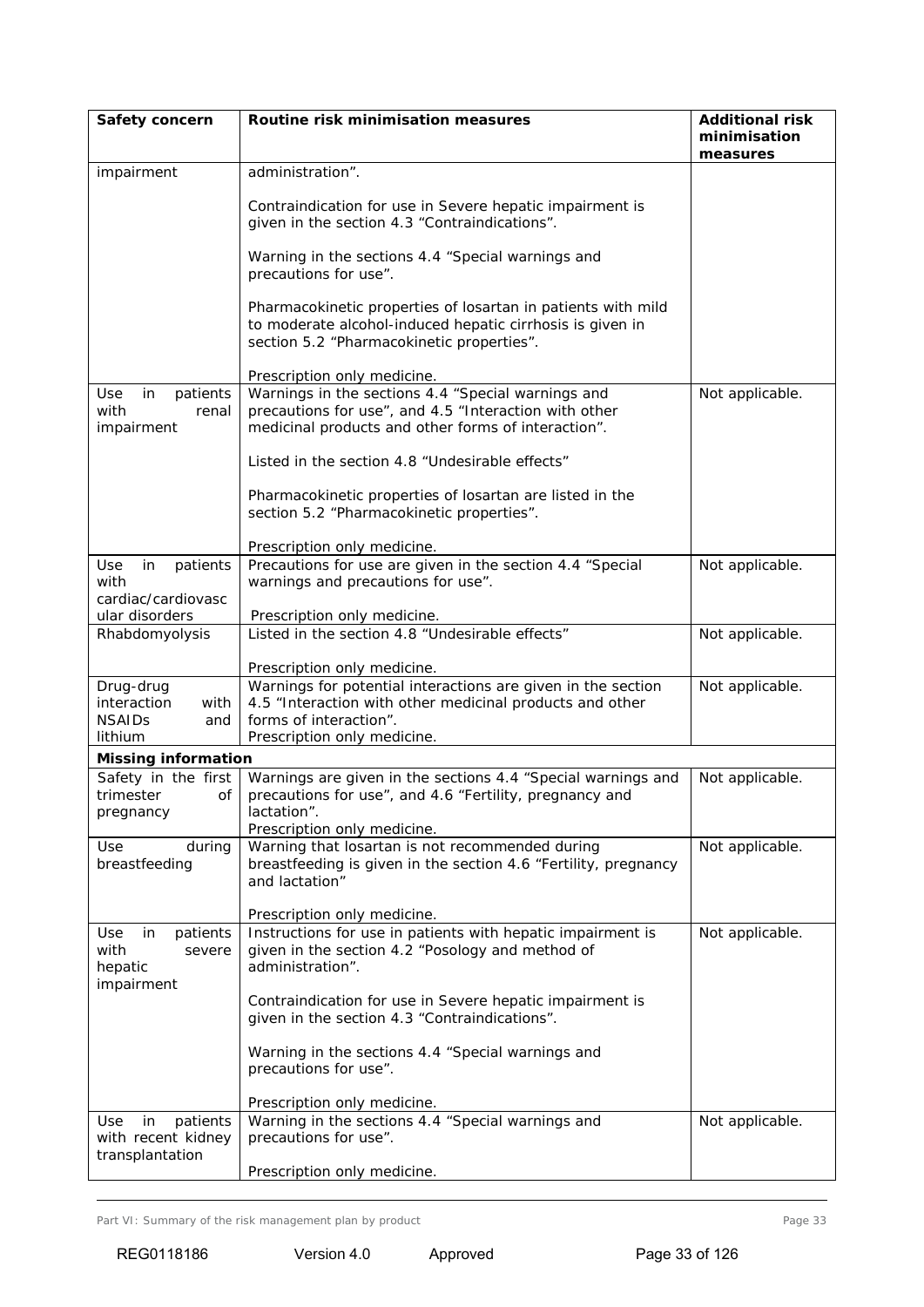| Safety concern                                                                                                                                                                                                                       | Routine risk minimisation measures                                                                                                                                                                                               | <b>Additional risk</b><br>minimisation<br>measures |
|--------------------------------------------------------------------------------------------------------------------------------------------------------------------------------------------------------------------------------------|----------------------------------------------------------------------------------------------------------------------------------------------------------------------------------------------------------------------------------|----------------------------------------------------|
| Use<br>in paediatric<br>population:<br>Children<br><6<br>years of age<br>Paediatric<br>with<br>patients<br>renal<br>impairment<br>(GFR)<br><30<br>mL/min/1.73 m<br>$^{2}$<br>Paediatric<br>with<br>patients<br>hepatic<br>impairment | Instructions for use in paediatric patients is given in the<br>section 4.2 "Posology and method of administration".<br>Warning in the sections 4.4 "Special warnings and<br>precautions for use".<br>Prescription only medicine. | Not applicable.                                    |

# **VI.2 Elements for a public summary**

## *VI.2.1 Overview of disease epidemiology*

Hypertension or high blood pressure affects at least 1 billion people worldwide. Diseases caused by high blood pressure include [ischemic heart disease,](http://en.wikipedia.org/wiki/Ischemic_heart_disease) heart failure [stroke](http://en.wikipedia.org/wiki/Stroke) and [renal](http://en.wikipedia.org/wiki/Kidney_disease) disease. Hypertension increases the risk of heart failure by two or three-fold and probably accounts for about 25% of all cases of heart failure. In addition, hypertension precedes heart failure in 90% of cases and the majority of heart failure in the elderly may be attributable to hypertension. Chronic heart failure is associated with an increased risk of thrombus formation and is accompanied by a 2- to 3-fold increased risk of stroke.

## *VI.2.2 Summary of treatment benefits*

The benefits of losartan have been established in the treatment of essential hypertension in adults and in children and adolescents 6-18 years of age; treatment of renal disease in adult patients with hypertension and type 2 diabetes mellitus with proteinuria ≥ 0.5 g/day as part of an antihypertensive treatment; treatment of chronic heart failure in adult patients when treatment with angiotensinconverting enzyme (ACE) inhibitors is not considered suitable due to incompatibility*,* especially cough, or contraindication; reduction in the risk of stroke in adult hypertensive patients with left ventricular hypertrophy documented by ECG.

In randomized controlled clinical studies (LIFE /9193 patients/, RENAAL /1513 patients/, HEAAL /3834 patients/, ELITE /722 patients/and ELITE-II /3152 patients/, once-daily administration of losartan potassium to patients with mild to moderate essential hypertension produced statistically significant reductions in systolic and diastolic blood pressure. Measurements of blood pressure 24 hours post-dose relative to 5-6 hours post-dose demonstrated blood pressure reduction over 24 hours; the natural diurnal rhythm was retained. Blood-pressure reduction at the end of the dosing interval was 70-80% of the effect seen 5-6 hours post-dose.

Losartan slows the decrease of kidney function in patients with high blood pressure and type 2 diabetes.

Part VI: Summary of the risk management plan by product Page 34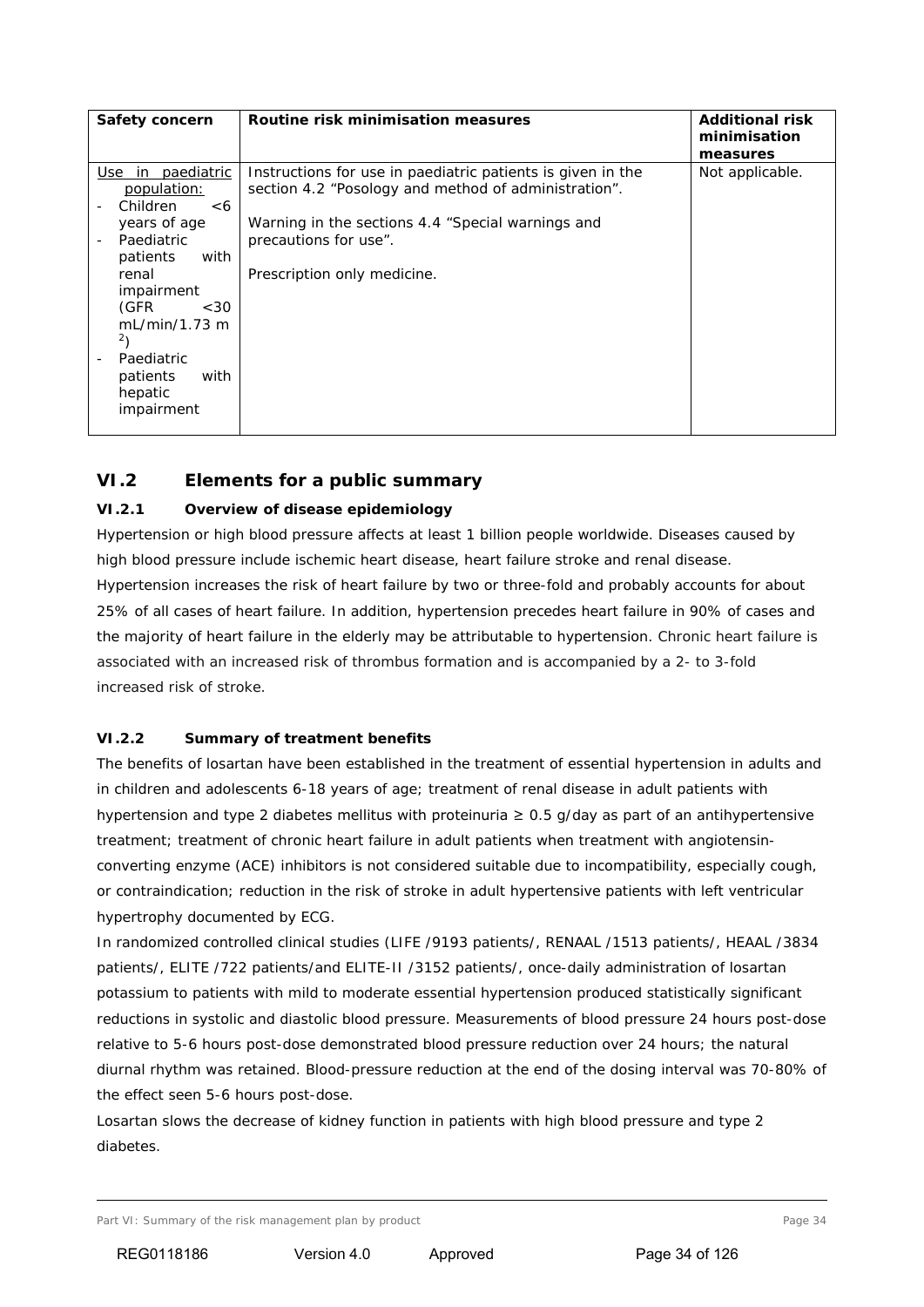Losartan is equally effective in males and females, and in younger (below the age of 65 years) and older hypertensive patients.

The antihypertensive effect of losartan was established in a clinical study involving 177 hypertensive paediatric patients 6 to 16 years of age.

# *VI.2.3 Unknowns relating to treatment benefits*

Since only limited data are available losartan is not recommended for use in

- children <6 years of age
- paediatric patients with kidney impairment (GFR < 30 mL/min/1.73 m<sup>2</sup>)
- paediatric patients with liver impairment

Part VI: Summary of the risk management plan by product Page 35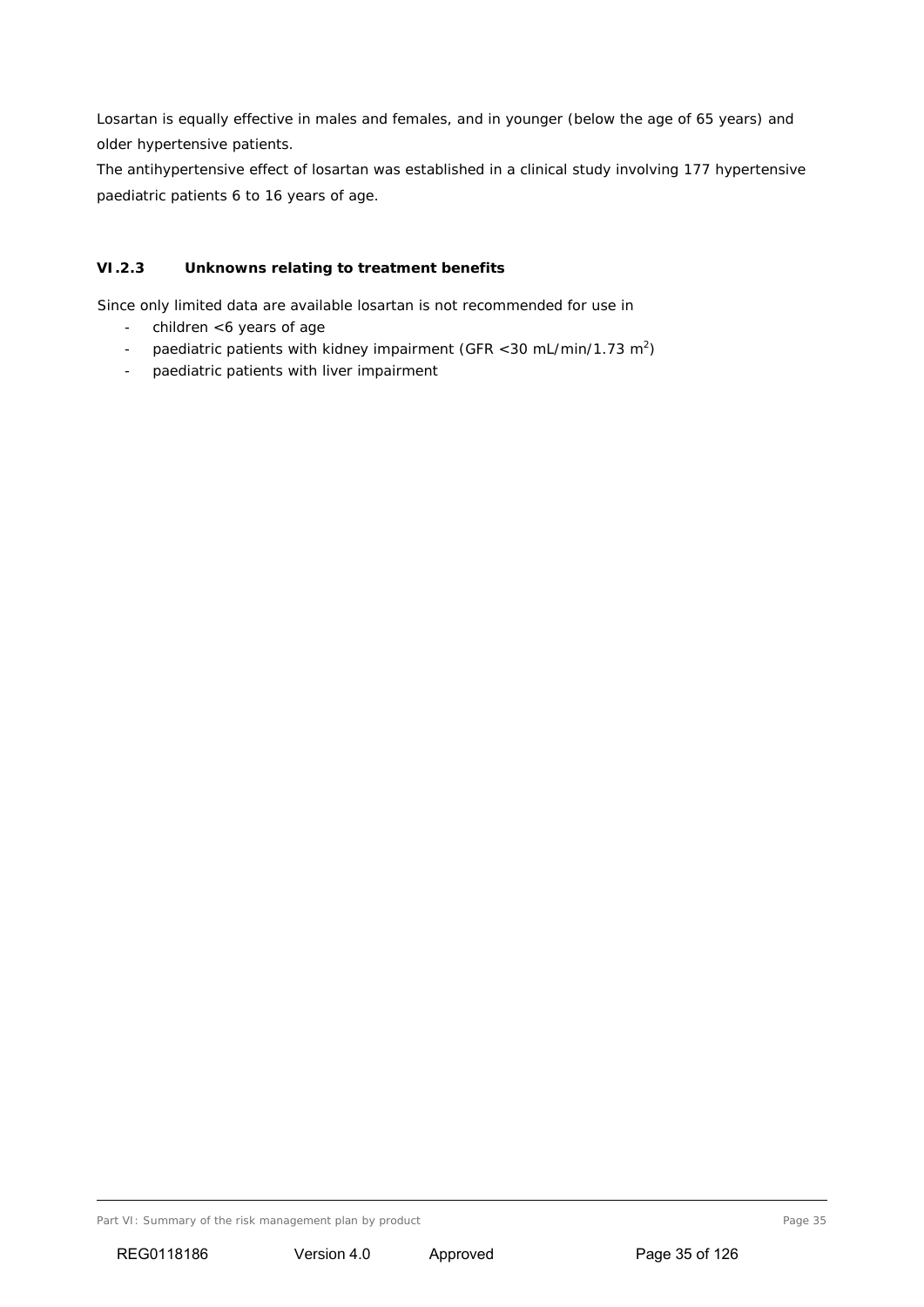•

## *VI.2.4 Summary of safety concerns*

|                                            | <b>rable o</b> : Surfinary table of safety concerns – important identified risks                                                                                                                                                                                                                                  |                                                                                                                                                                                                                                                                                                                                                                                                                                                                                                                                                                                         |
|--------------------------------------------|-------------------------------------------------------------------------------------------------------------------------------------------------------------------------------------------------------------------------------------------------------------------------------------------------------------------|-----------------------------------------------------------------------------------------------------------------------------------------------------------------------------------------------------------------------------------------------------------------------------------------------------------------------------------------------------------------------------------------------------------------------------------------------------------------------------------------------------------------------------------------------------------------------------------------|
| <b>Risk</b>                                | What is known                                                                                                                                                                                                                                                                                                     | Preventability                                                                                                                                                                                                                                                                                                                                                                                                                                                                                                                                                                          |
| Hyperkalemia                               | Losartan may induce high blood<br>potassium levels (hyperkalaemia),<br>which may impair the functioning<br>of the heart.                                                                                                                                                                                          | The plasma levels of potassium as<br>well as creatinine clearance values<br>should be closely monitored,<br>especially patients with heart failure<br>and a creatinine clearance between<br>30-50 ml/min should be closely<br>monitored.<br>The concomitant use of<br>potassium-sparing diuretics,<br>potassium supplements and<br>potassium-containing salt substitutes<br>with losartan is not recommended.                                                                                                                                                                           |
| Hypotension                                | Symptomatic hypotension,<br>especially after the first dose and<br>after increasing of the dose, may<br>occur in patients who are volume-<br>and/or sodium-depleted by<br>vigorous diuretic therapy, dietary<br>salt restriction, diarrhoea or<br>vomiting.                                                       | These conditions should be corrected<br>prior to administration of losartan, or<br>a lower starting dose should be used.<br>This also applies to children 6 to<br>18 years of age.                                                                                                                                                                                                                                                                                                                                                                                                      |
|                                            | Other antihypertensive agents<br>may increase the hypotensive<br>effects of losartan. Concomitant<br>use with other substances which<br>may induce hypotension as an<br>adverse reaction (like tricyclic<br>antidepressants, antipsychotics,<br>baclofen and amifostine) may<br>increase the risk of hypotension. | Tell your doctor or pharmacist if you<br>are taking, have recently taken or<br>might take any other medicines.                                                                                                                                                                                                                                                                                                                                                                                                                                                                          |
|                                            | The most likely manifestation of<br>overdose would be hypotension<br>and tachycardia.                                                                                                                                                                                                                             | If symptomatic hypotension should<br>occur, supportive treatment should be<br>instituted by your doctor.                                                                                                                                                                                                                                                                                                                                                                                                                                                                                |
| Hypersensitivity                           | Rarely, hypersensitivity reactions<br>may occur to losartan-containing<br>preparations.                                                                                                                                                                                                                           | Do not use this medicine if you are<br>allergic to losartan or to any of the<br>other ingredients of this medicine.<br>Patients with a history of<br>angiooedema (swelling of the face,<br>lips, throat, and/or tongue) should be<br>closely monitored by their doctor.<br>If you experience a severe allergic<br>reaction (rash, itching, swelling of the<br>face, lips, mouth or throat that may<br>cause difficulty in swallowing or<br>breathing) stop taking losartan tablets<br>and tell your doctor immediately or go<br>to the casualty department of your<br>nearest hospital. |
| Kidney impairment due                      | RAS-acting agents are medicines                                                                                                                                                                                                                                                                                   | Do not take losartan if you have                                                                                                                                                                                                                                                                                                                                                                                                                                                                                                                                                        |
| to concomitant use of<br>RAS-acting agents | acting on a hormone system that                                                                                                                                                                                                                                                                                   | diabetes or impaired kidney function                                                                                                                                                                                                                                                                                                                                                                                                                                                                                                                                                    |
| (medicines used to treat                   | helps to control blood pressure                                                                                                                                                                                                                                                                                   | and you are treated with a blood                                                                                                                                                                                                                                                                                                                                                                                                                                                                                                                                                        |
| high blood pressure):                      | and the amount of fluid in the                                                                                                                                                                                                                                                                                    | pressure lowering medicine containing                                                                                                                                                                                                                                                                                                                                                                                                                                                                                                                                                   |
| - an ACE-inhibitor for                     | body. These medicines can be of                                                                                                                                                                                                                                                                                   | aliskiren.                                                                                                                                                                                                                                                                                                                                                                                                                                                                                                                                                                              |

*Table 6: Summary table of safety concerns – Important identified risks*

Part VI: Summary of the risk management plan by product example 26 and 20 years of the risk management plan by product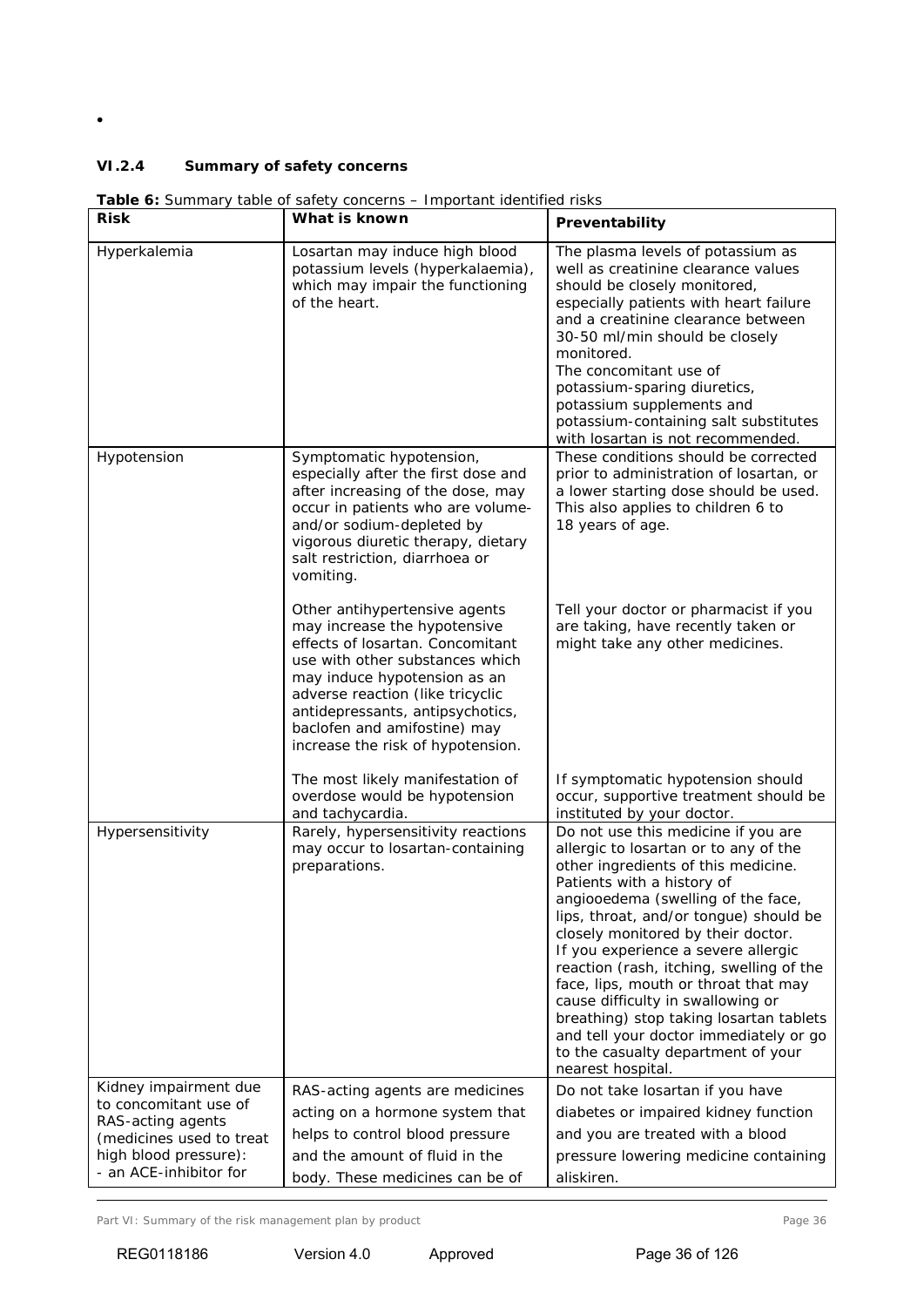| <b>Risk</b>                                                | What is known                                                                                                                                                                                                                                                                                                                                                                                                                                                                                                                           | Preventability                                                                                                                                                                                                                                                                                                                                                                                                                                                                                     |
|------------------------------------------------------------|-----------------------------------------------------------------------------------------------------------------------------------------------------------------------------------------------------------------------------------------------------------------------------------------------------------------------------------------------------------------------------------------------------------------------------------------------------------------------------------------------------------------------------------------|----------------------------------------------------------------------------------------------------------------------------------------------------------------------------------------------------------------------------------------------------------------------------------------------------------------------------------------------------------------------------------------------------------------------------------------------------------------------------------------------------|
| example enalapril,<br>lisinopril, ramipril<br>- aliskiren. | three different classes known as<br>ARBs, ACE inhibitors and direct<br>renin inhibitors (the last<br>represented by the medicine<br>aliskiren).<br>RAS-acting agents from two<br>different classes have sometimes<br>been combined for an increased<br>effect. However, a review of the<br>latest evidence has suggested that<br>in most patients such combination<br>does not increase the benefits.<br>and may increase the risks of low<br>blood pressure, increased<br>potassium in the blood and<br>possible damage to the kidney. | Tell your doctor before taking losartan<br>if you are taking any of the following<br>medicines used to treat high blood<br>pressure:<br>- an ACE-inhibitor (for example<br>enalapril, lisinopril, ramipril), in<br>particular if you have diabetes-related<br>kidney problems.<br>- aliskiren.<br>If you are taking an ACE-inhibitor or<br>aliskiren your doctor may need to<br>change your dose and/or to take<br>other precautions.                                                              |
| Toxicity to the foetus                                     | Losartan belongs to a group of<br>medicines known as angiotensin-II<br>receptor antagonists. Exposure to<br>this class of medicines during the<br>second and third trimesters is<br>known to induce serious harm to<br>foetus and neonatal toxicity.                                                                                                                                                                                                                                                                                    | You must tell your doctor if you think<br>you are (or might become) pregnant.<br>Losartan is not recommended in early<br>pregnancy, and must not be taken if<br>you are more than 3 months<br>pregnant, as it may cause serious<br>harm to your baby if used at this<br>stage.<br>Your doctor will normally advise you<br>to stop taking losartan before you<br>become pregnant or as soon as you<br>know you are pregnant and will<br>advise you to take another medicine<br>instead of losartan. |

| <b>Table 7:</b> Summary table of safety concerns - Important potential risks |  |  |
|------------------------------------------------------------------------------|--|--|
|                                                                              |  |  |

|                                            | <b>Table 7:</b> Summary table of safety concerns - important potential risks                                                                                                                                                                                                                                                                                                                                                                                                                                                                                                                                                                                                                                      |
|--------------------------------------------|-------------------------------------------------------------------------------------------------------------------------------------------------------------------------------------------------------------------------------------------------------------------------------------------------------------------------------------------------------------------------------------------------------------------------------------------------------------------------------------------------------------------------------------------------------------------------------------------------------------------------------------------------------------------------------------------------------------------|
| <b>Risk</b>                                | What is known (Including reason why it is considered a<br>potential risk)                                                                                                                                                                                                                                                                                                                                                                                                                                                                                                                                                                                                                                         |
|                                            |                                                                                                                                                                                                                                                                                                                                                                                                                                                                                                                                                                                                                                                                                                                   |
| Use in patients with hepatic<br>impairment | Blood levels of losartan may be increased in liver impairment. A lower<br>dose should be considered for patients with a history of liver<br>impairment.<br>There is no therapeutic experience in patients with severe liver                                                                                                                                                                                                                                                                                                                                                                                                                                                                                       |
|                                            | impairment. Therefore, losartan is contraindicated in patients with<br>severe liver impairment. Losartan is also not recommended in children<br>with liver impairment.                                                                                                                                                                                                                                                                                                                                                                                                                                                                                                                                            |
| Use in patients with renal<br>impairment   | Changes in kidney function including kidney failure have been reported<br>(in particular, in patients pre-existing kidney dysfunction).<br>Losartan should be used with caution in patients with bilateral renal<br>artery stenosis (narrowing or blockage of the blood vessels leading to<br>kidneys) or stenosis of the artery to a solitary kidney.                                                                                                                                                                                                                                                                                                                                                            |
|                                            | If your kidney function is impaired the concomitant use of these<br>medicines may lead to a worsening of the kidney function: other blood<br>pressure lowering medicines in particular ACE-inhibitor (for example<br>enalapril, lisinopril, ramipril) and aliskiren, medicines which retain<br>potassium or may increase potassium levels (e.g. potassium<br>supplements, potassium-containing salt substitutes or potassium-<br>sparing medicines such as certain diuretics [amiloride, triamteren,<br>spironolactone] or heparin), and non-steroidal anti-inflammatory drugs<br>such as indomethacin, including COX-2 inhibitors (medicines that<br>reduce inflammation, and can be used to help relieve pain). |

Part VI: Summary of the risk management plan by product example 20 and the risk management plan by product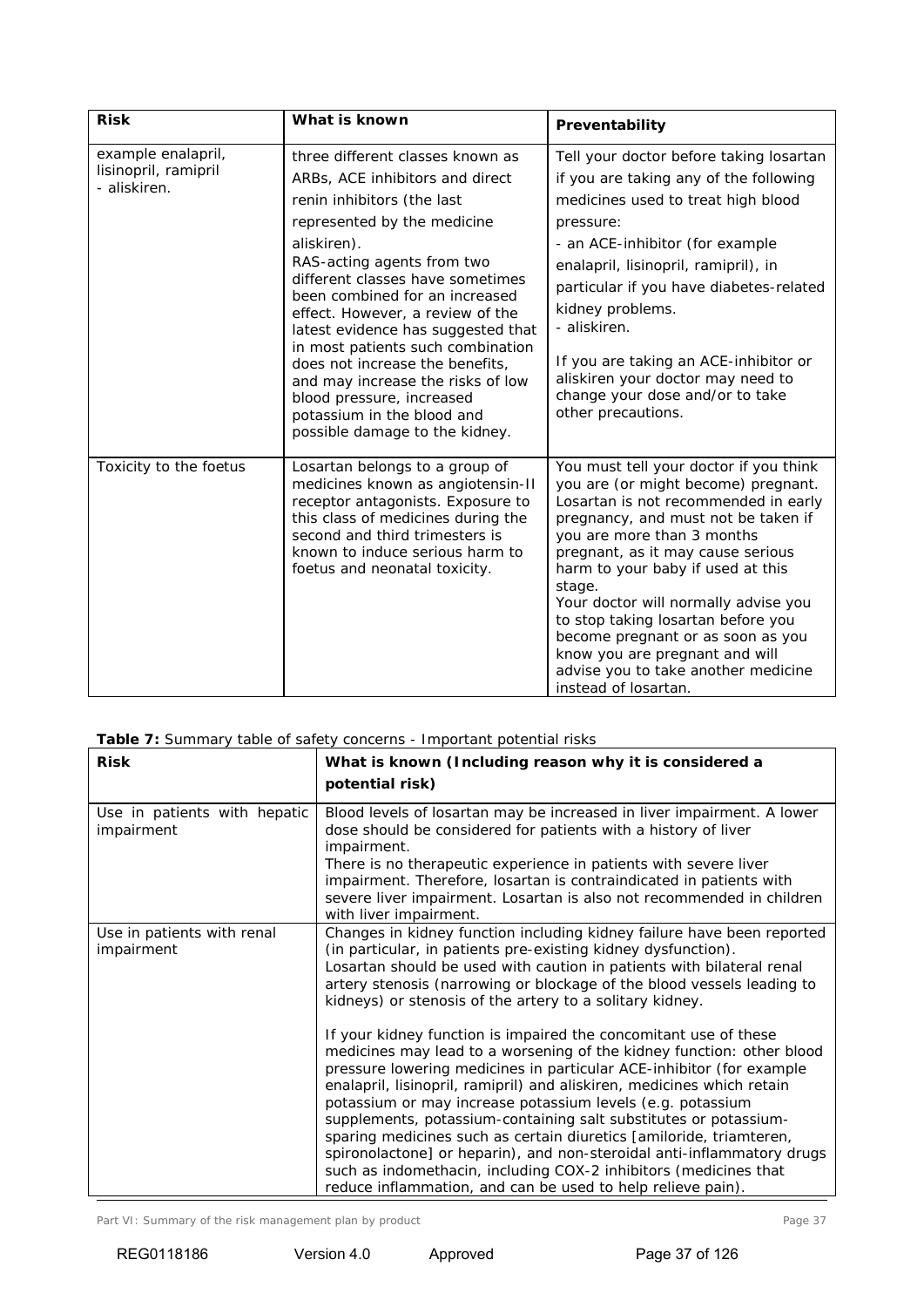| <b>Risk</b>                                                                      | What is known (Including reason why it is considered a<br>potential risk)                                                                                                                                                                                                                                                                                                                                                                                                                                                                                                                                                                                                                                                                                                                                                                                                                                                                                                                                                                                                                                                                 |
|----------------------------------------------------------------------------------|-------------------------------------------------------------------------------------------------------------------------------------------------------------------------------------------------------------------------------------------------------------------------------------------------------------------------------------------------------------------------------------------------------------------------------------------------------------------------------------------------------------------------------------------------------------------------------------------------------------------------------------------------------------------------------------------------------------------------------------------------------------------------------------------------------------------------------------------------------------------------------------------------------------------------------------------------------------------------------------------------------------------------------------------------------------------------------------------------------------------------------------------|
| Use<br>patients<br>with<br>in<br>cardiac/cardiovascular<br>disorders             | Losartan should be used with caution in the following conditions:<br>Coronary heart disease (caused by a reduced blood flow in the blood<br>vessels of the heart) and cerebrovascular disease (caused by a<br>reduced blood circulation in the brain): As with any antihypertensive<br>agents, excessive blood pressure decrease in patients with ischaemic<br>cardiovascular and cerebrovascular disease could result in myocardial<br>infarction or stroke.<br>Heart failure: In patients with heart failure, with or without kidney<br>impairment, there is - as with other medicinal products acting on the<br>renin-angiotensin system (hormone system that regulates blood<br>pressure and water (fluid) balance)- a risk of severe arterial<br>hypotension, and (often acute) kidney impairment. The combination of<br>losartan with a beta-blocker should be used with caution.<br>Aortic and mitral valve stenosis, obstructive hypertrophic<br>cardiomyopathy: As with other vasodilators, special caution is<br>indicated in patients suffering from aortic or mitral stenosis, or<br>obstructive hypertrophic cardiomyopathy. |
| Rhabdomyolysis - an<br>unexplained muscle pain with<br>dark (tea-coloured) urine | Rhabdomyolysis has been reported for losartan.<br>Rhabdomyolysis is the breakdown of muscle tissue that leads to the<br>release of muscle fiber contents into the blood. These substances are<br>harmful to the kidney and often cause kidney damage.                                                                                                                                                                                                                                                                                                                                                                                                                                                                                                                                                                                                                                                                                                                                                                                                                                                                                     |
| Drug interactions with non-<br>steroidal anti-inflammatory<br>drugs and lithium  | Blood lowering effect of losartan may be reduced when concomitantly<br>used with non-steroidal anti-inflammatory drugs such as<br>indomethacin, including COX-2 inhibitors (medicines that reduce<br>inflammation, and can be used to help relieve pain).<br>Concomitant use with non-steroidal anti-inflammatory drugs may also<br>lead to an increased risk of worsening of kidney function especially in<br>patients with poor pre-existing kidney function.<br>Lithium-containing medicines should not be taken in combination with<br>losartan without close supervision by your doctor. Special<br>precautionary measures (e.g. blood tests) may be appropriate.                                                                                                                                                                                                                                                                                                                                                                                                                                                                    |

*Table 8: Summary table of safety concerns - missing information*

| <b>Risk</b>                                                                                                                                                                                                            | What is known                                                                                                                                                                                                                                                                                                             |
|------------------------------------------------------------------------------------------------------------------------------------------------------------------------------------------------------------------------|---------------------------------------------------------------------------------------------------------------------------------------------------------------------------------------------------------------------------------------------------------------------------------------------------------------------------|
| Use in the first 3 months of<br>pregnancy                                                                                                                                                                              | The use of losartan is not recommended during the first three<br>months of pregnancy.<br>While exposure to this class of medicines during the second and<br>third trimesters is known to induce serious harm to foetus, there is<br>no controlled epidemiological data on the risk in the first 3 months<br>of pregnancy. |
| Use during breastfeeding                                                                                                                                                                                               | No information is available regarding the use of losartan during<br>breastfeeding, therefore losartan is not recommended for mothers<br>who are breastfeeding,                                                                                                                                                            |
| Use in patients with severe liver<br>impairment                                                                                                                                                                        | There is no therapeutic experience in patients with severe liver<br>impairment. Therefore, losartan is contraindicated in patients with<br>severe liver impairment.                                                                                                                                                       |
| patients with recent<br>Use<br>in<br>kidney transplantation                                                                                                                                                            | There is no experience in patients with recent kidney<br>transplantation.                                                                                                                                                                                                                                                 |
| Use in paediatric population:<br>Children <6 years of age<br>Paediatric patients with renal<br>$\overline{\phantom{a}}$<br>impairment<br>(GFR<br><30<br>mL/min/1.73 m <sup>2</sup> )<br>Paediatric<br>with<br>patients | Losartan is not recommended for use in children suffering from<br>kidney or liver impairment, or children under 6 years old, as only<br>limited data are available in these patient groups.                                                                                                                               |

Part VI: Summary of the risk management plan by product example and the risk management plan by product